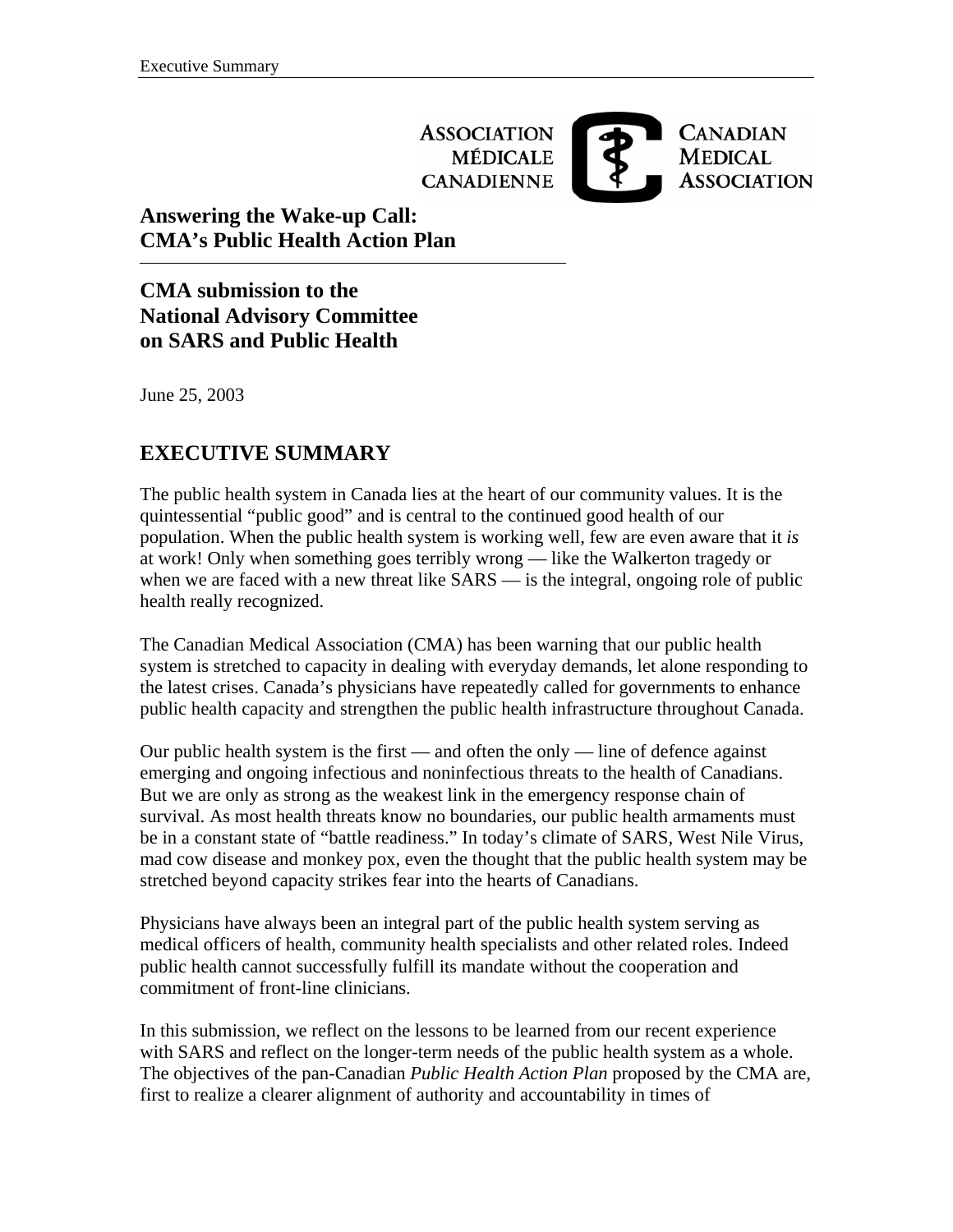extraordinary health emergencies; and, second, to enhance the system's capacity to respond to public health threats across the country (see recommendations, below, and Appendix 1).

To achieve these twin objectives, three broad strategies are presented for immediate attention. They are legislative reform; capacity enhancement; and research, surveillance and communications.

## **Legislative reform (see recommendations 1–3)**

The country's response to SARS has brought into stark relief the urgent need for national leadership and coordination of public health activity across the country, especially during a health crisis. The apparent reluctance to act quickly to institute screening at airports, the delay in unifying the practice community for a concerted response and the appalling communications confusion worked against optimum handling of the outbreak — despite the best efforts of health care professionals.

This is a wake-up call that highlights the need for comprehensive legislative reform to clarify the roles of governments with respect to the management of public health threats. A renewed and enhanced national commitment to public health should be anchored in new federal legislation to be negotiated with the provinces and territories.

Specifically, the CMA recommends an *Emergency Health Measures Act*, to deal with emergent situations in tandem with the creation of a Canadian public health agency headed by a *Chief Public Health Officer of Canada*.

### **Capacity enhancement (see recommendations 4–7)**

The SARS crisis has demonstrated the diminished capacity within the public health system. The Greater Toronto Area (GTA), with one of Canada's most sophisticated public and acute health systems, has not been able to manage the SARS crisis adequately and carry on other health programs. The acute care system virtually ground to a halt in dealing with SARS. There was little or no surge capacity in Canada's largest city. We should be grateful that SARS did not first strike a smaller centre in a far less-advantaged region of Canada.

A critical element of the public health system is its workforce and the health professionals within the acute care system, such as hospital-based infectious disease specialists and emergency physicians who are the front-line interface. Let there be no doubt that the ongoing efforts of the GTA front-line providers are nothing short of heroic. However, the lack of coordinated contingency planning of hospital and community-based disease control efforts was striking. The overall shortage of critical care professionals and the inability of governments to quickly deploy the required professionals to areas of need contributed to the enormous strain on the public and health care system.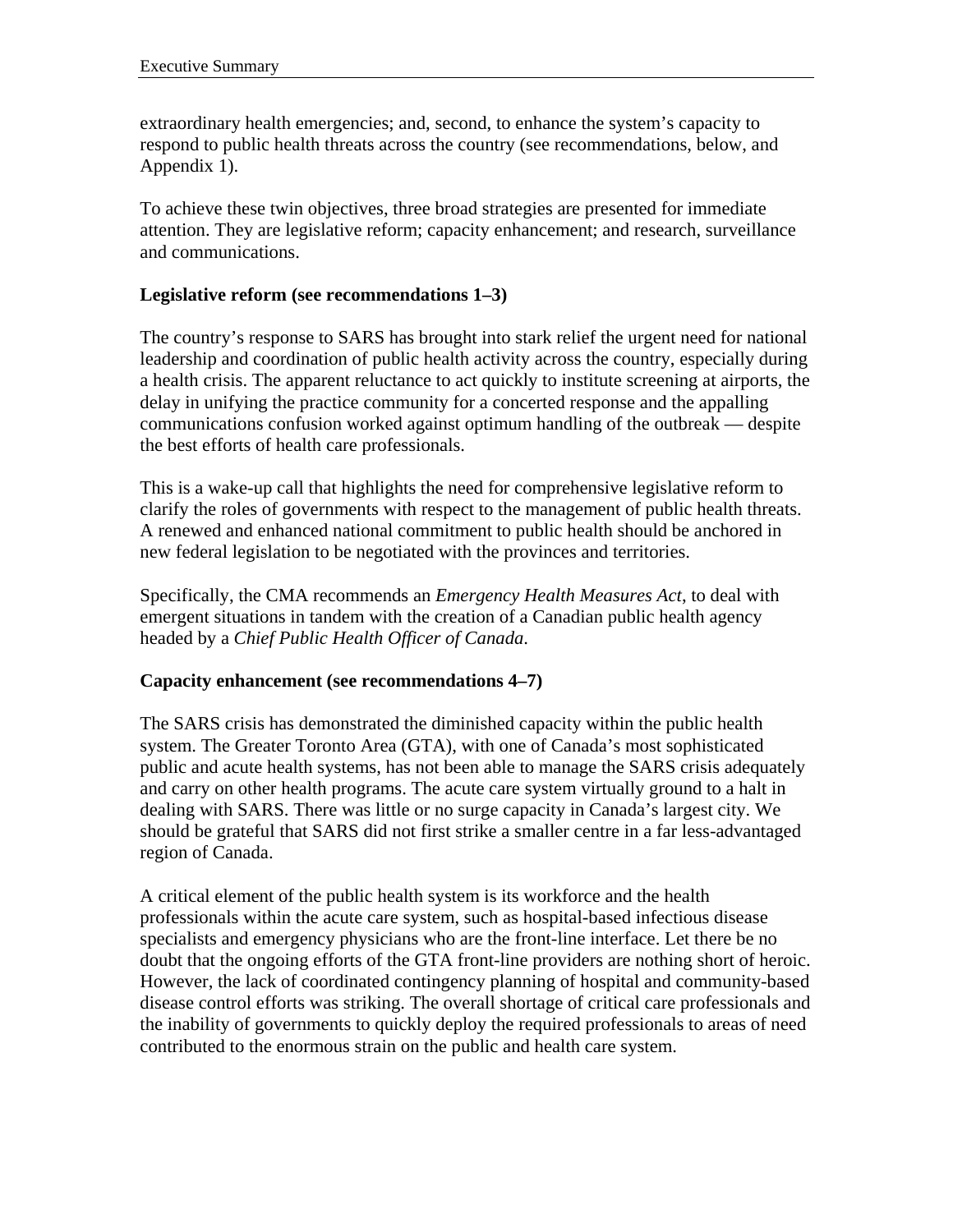Considering the importance of the public health system and its clearly limited capacity to protect and promote the health of Canadians, it is incomprehensible that we do not know how much is actually spent on the system. It is imperative that public health expenditures and capacity, in terms of both physical and human resources, be tracked and reported publicly.

The CMA recommends a \$1-billion, 5-year capacity-enhancement program to be coordinated with and through the new Canadian public health agency.

## **Research, surveillance and communications (see recommendations 8–10)**

Canada's ability to respond to public health threats and acute events, such as SARS, and to maintain its effective public health planning and program development depends on sound research, surveillance and rapid, real-time communications.

A concerted pan-Canadian effort is required to take full advantage of our capacity for interdisciplinary research on public health, including infectious disease prevention and control measures. New-millennium challenges require moving beyond old-millennium responses. Enhanced surveillance is an overdue and integral part of public health, performing an essential function in early detection and response to threats of infectious diseases. Mandatory national reporting of identified diseases by all provinces and territories is critical for national and international surveillance.

During times of crisis, rapid communication to the public, public health staff and frontline clinicians is of critical importance, but in many jurisdictions impossible. We tested our systems during the SARS outbreak and they came up short.

The CMA recommends a one-time federal investment to enhance technical capacity to allow for real-time communication.

## **Conclusion**

The CMA believes that its proposed three-pronged strategy, as set out in the attached recommendations, will go a long way toward addressing shortfalls of the Canadian public health system. Action now will help to ensure that Canadians can once again be confident that they are protected from any future threat of new infectious diseases. Action now will help Canada regain its position as a leader in public health.

We wish the advisory committee well in its deliberations and offer the CMA's assistance at any time in clarifying the strategies set out in our submission.

## **Recommendations to the National Advisory Committee on SARS and Public Health**

## **Legislative reform (\$20 million / 5 years\*)**

1. The enactment of a *Canada Emergency Health Measures Act* that would consolidate and enhance existing legislation, allowing for a more rapid national response, in cooperation with